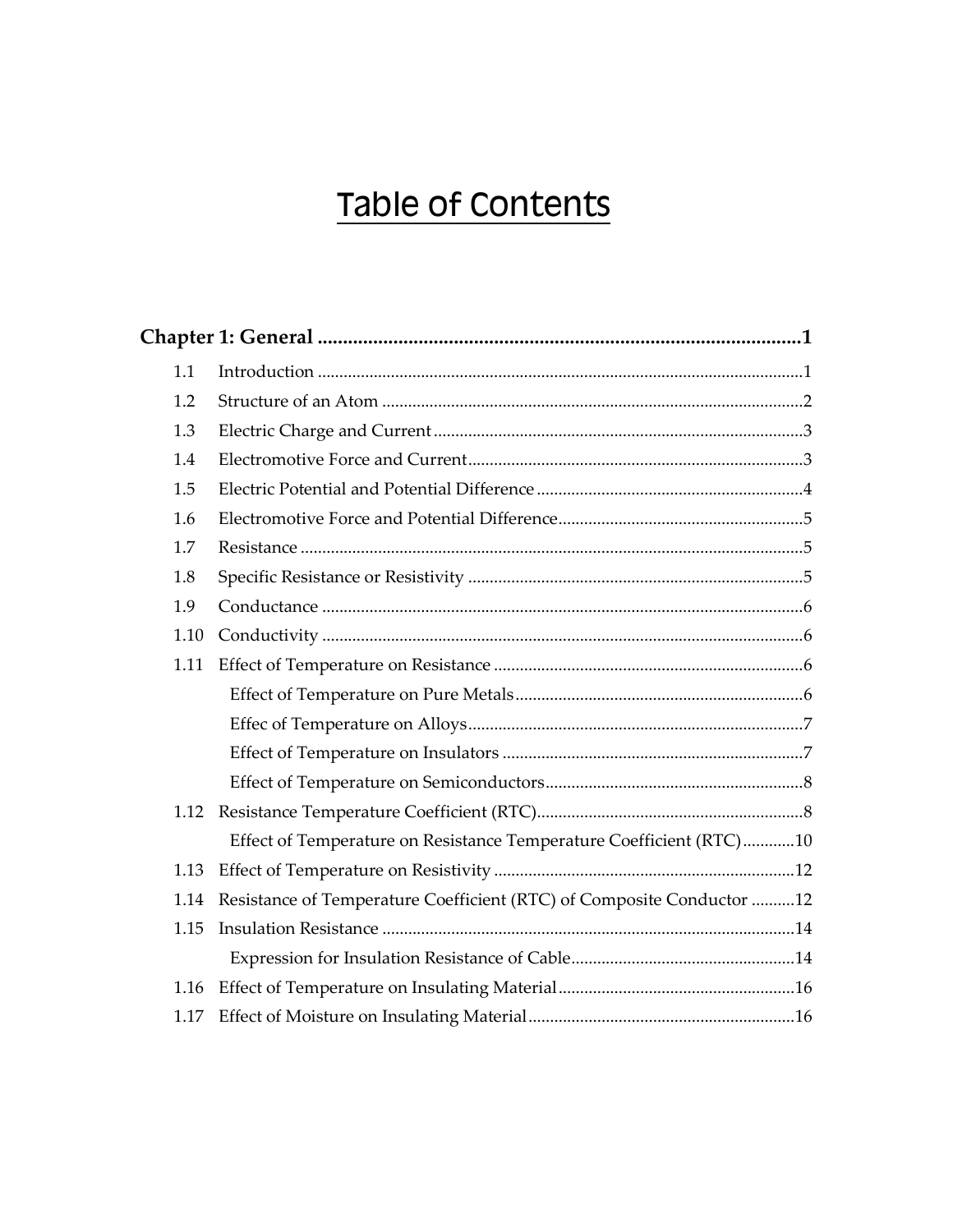## $x \triangleright$  Table of Contents

| 1.18 |                                                        |  |
|------|--------------------------------------------------------|--|
|      |                                                        |  |
|      |                                                        |  |
|      |                                                        |  |
| 1.19 |                                                        |  |
| 1.20 |                                                        |  |
| 1.21 |                                                        |  |
|      |                                                        |  |
|      |                                                        |  |
|      |                                                        |  |
|      | Maintenance Measures for the Lead-Acid Car Batteries25 |  |
|      |                                                        |  |
|      |                                                        |  |
|      |                                                        |  |
| 1.22 |                                                        |  |
|      |                                                        |  |
|      |                                                        |  |
|      |                                                        |  |
|      |                                                        |  |
| 1.23 |                                                        |  |
|      |                                                        |  |
|      |                                                        |  |
|      |                                                        |  |
|      |                                                        |  |
|      |                                                        |  |
| 1.24 |                                                        |  |
|      |                                                        |  |
|      |                                                        |  |
|      |                                                        |  |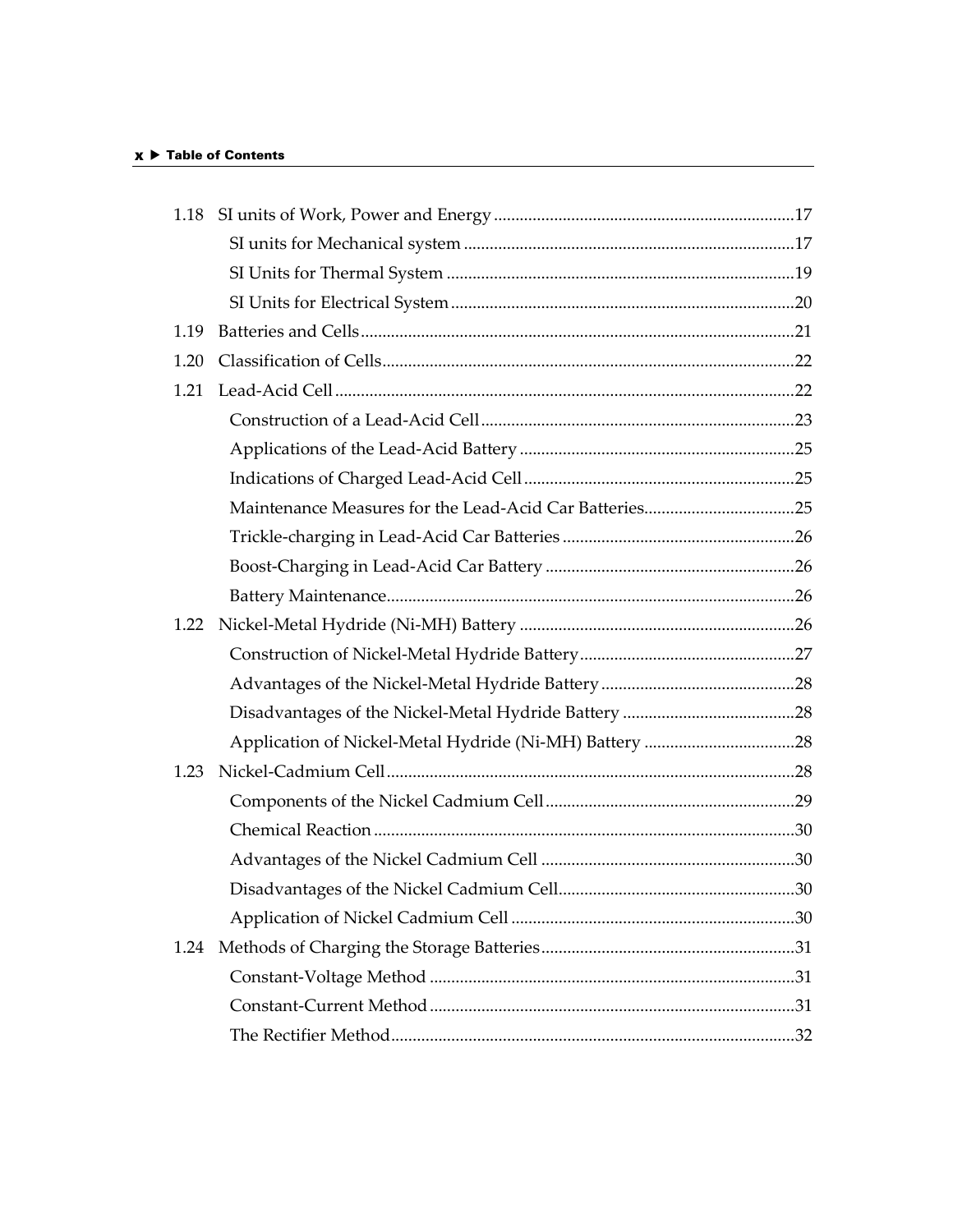| 2.1 |  |
|-----|--|
| 2.2 |  |
| 2.3 |  |
| 2.4 |  |
|     |  |
|     |  |
| 2.5 |  |
|     |  |
|     |  |
| 2.6 |  |
|     |  |
|     |  |
| 2.7 |  |
|     |  |
|     |  |
|     |  |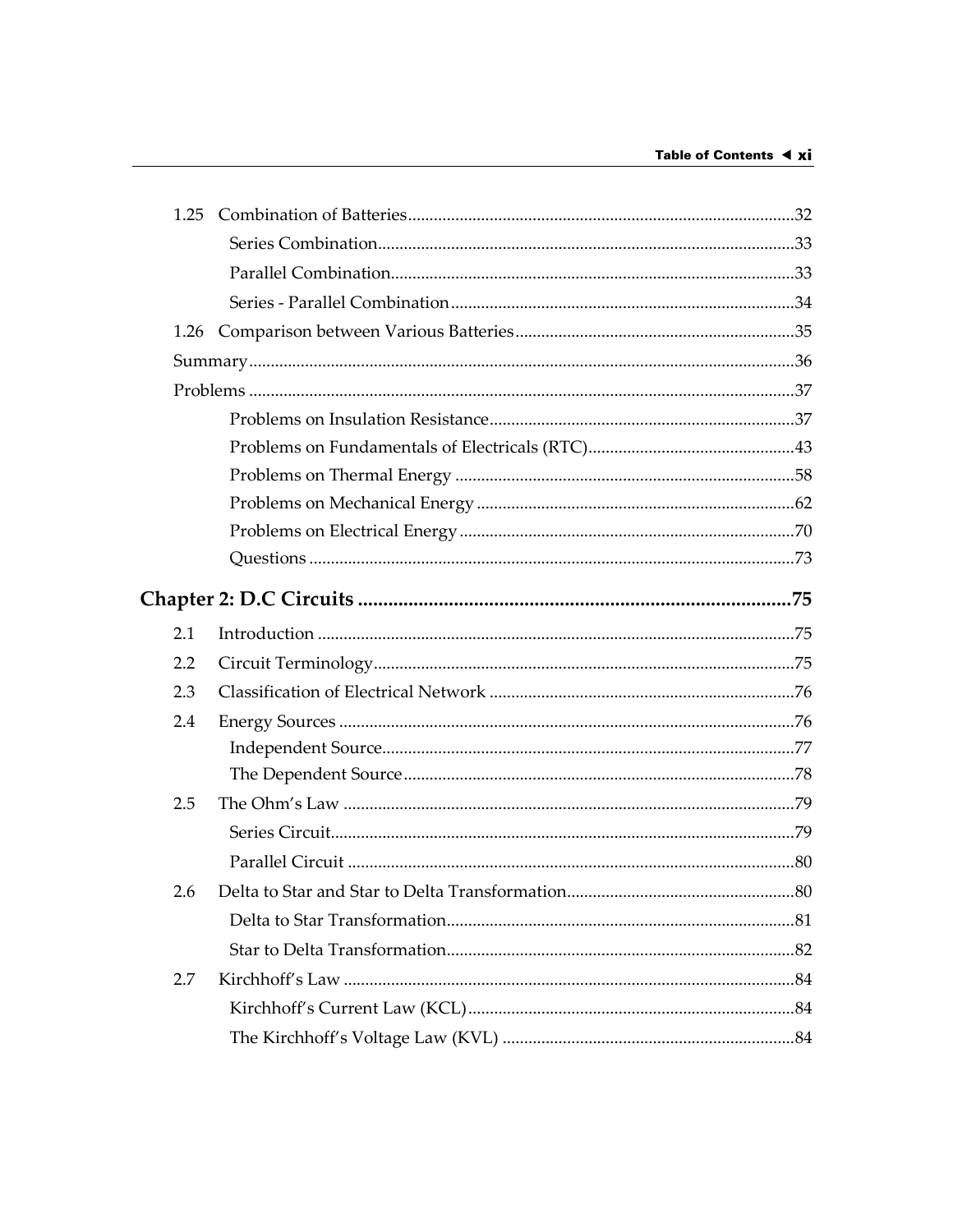| 2.8  |      |
|------|------|
| 2.9  |      |
| 2.10 |      |
| 2.11 |      |
| 2.12 |      |
| 2.13 |      |
| 2.14 |      |
| 2.15 |      |
| 2.16 |      |
| 2.17 |      |
|      |      |
|      |      |
|      |      |
|      |      |
|      |      |
|      |      |
|      |      |
|      |      |
|      |      |
|      |      |
|      |      |
|      |      |
| 3.1  |      |
| 3.2  |      |
| 3.3  | .222 |
|      | .222 |
| 3.4  | .223 |
| 3.5  |      |
|      |      |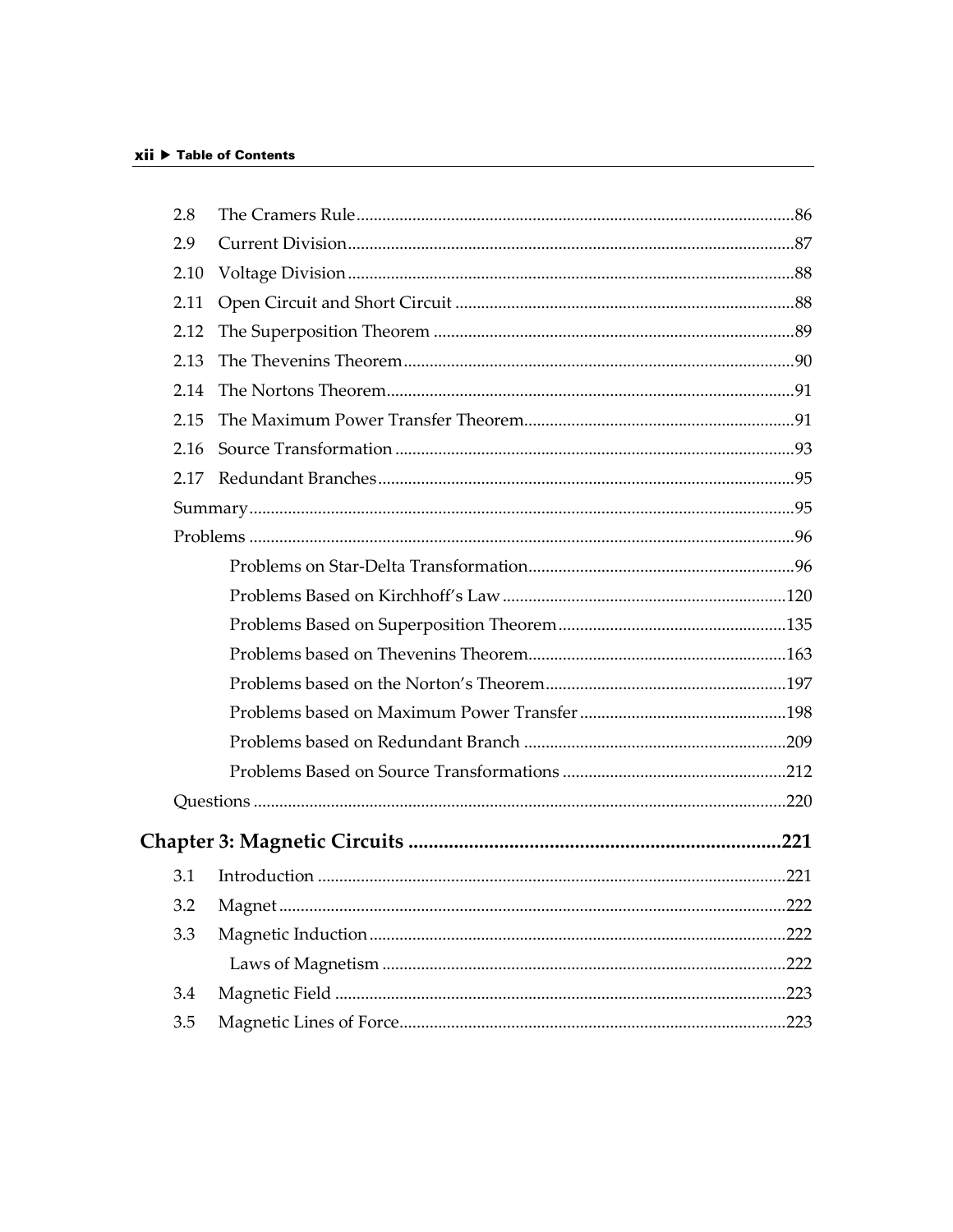| 3.6  |                                                                |  |
|------|----------------------------------------------------------------|--|
| 3.7  |                                                                |  |
| 3.8  |                                                                |  |
| 3.9  |                                                                |  |
| 3.10 |                                                                |  |
|      | Electromagnetism Due to Straight Conductor Carrying Current225 |  |
|      |                                                                |  |
| 3.11 |                                                                |  |
| 3.12 |                                                                |  |
| 3.13 | Force on a Current Carrying Conductor in a Magnetic Field229   |  |
|      |                                                                |  |
|      |                                                                |  |
| 3.14 | Force Between Two Parallel Current Carrying Conductors231      |  |
| 3.15 | Expression for the Force Experienced by Two Long               |  |
| 3.16 |                                                                |  |
|      |                                                                |  |
|      |                                                                |  |
|      |                                                                |  |
| 3.17 |                                                                |  |
| 3.18 |                                                                |  |
| 3.19 |                                                                |  |
| 3.20 |                                                                |  |
|      |                                                                |  |
| 3.21 |                                                                |  |
| 3.22 |                                                                |  |
|      |                                                                |  |
| 3.23 |                                                                |  |
|      |                                                                |  |
|      |                                                                |  |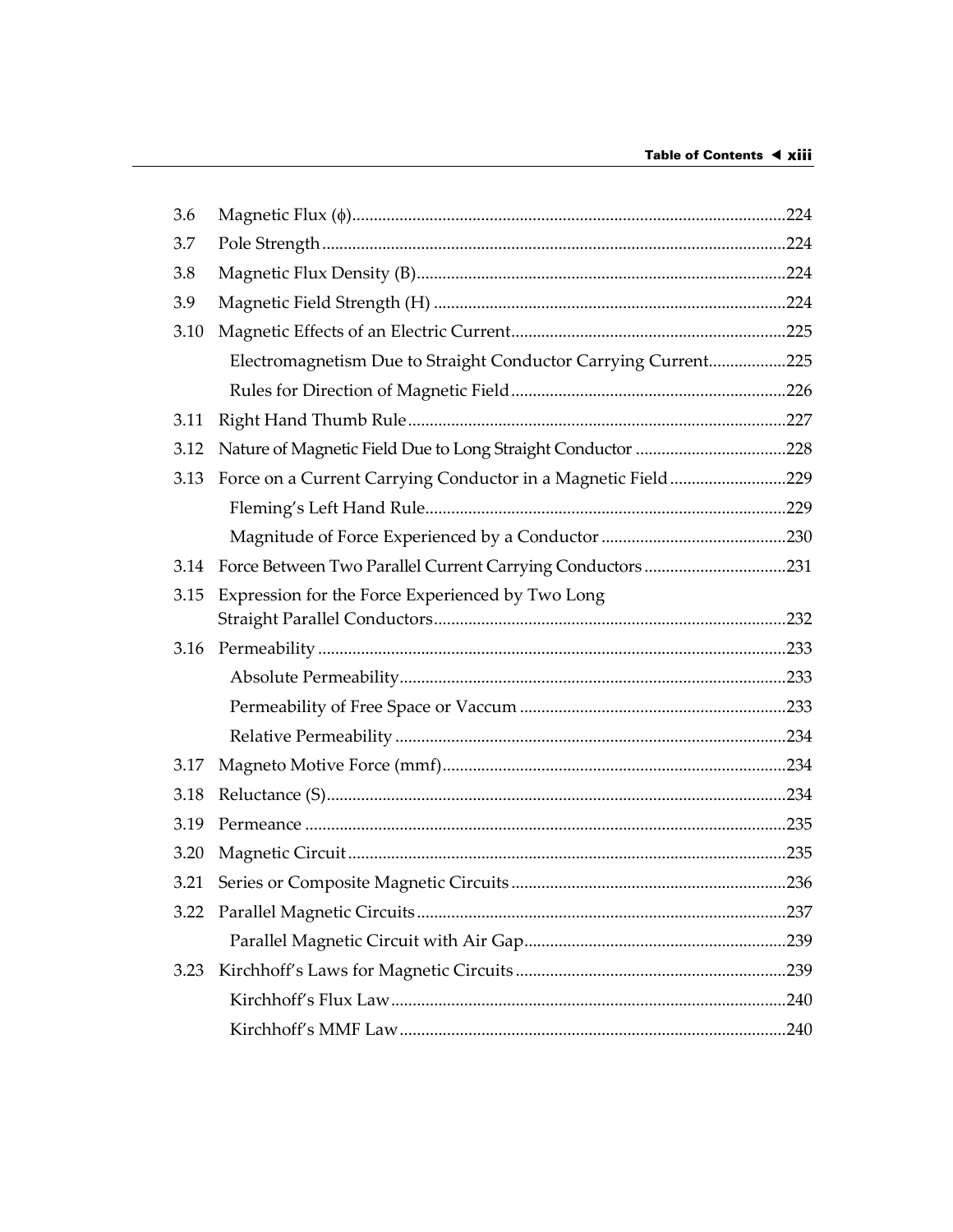| 3.25 |                                                             |  |
|------|-------------------------------------------------------------|--|
|      |                                                             |  |
|      |                                                             |  |
|      |                                                             |  |
|      |                                                             |  |
| 4.1  |                                                             |  |
| 4.2  |                                                             |  |
| 4.3  |                                                             |  |
|      |                                                             |  |
|      |                                                             |  |
| 4.4  |                                                             |  |
|      |                                                             |  |
|      |                                                             |  |
| 4.5  |                                                             |  |
|      |                                                             |  |
|      |                                                             |  |
|      |                                                             |  |
| 4.6  |                                                             |  |
|      |                                                             |  |
|      |                                                             |  |
|      | Coefficient of Coupling or Magnetic Coupling Coefficient282 |  |
|      |                                                             |  |
| 4.7  |                                                             |  |
|      |                                                             |  |
|      |                                                             |  |
| 4.8  |                                                             |  |
| 4.9  |                                                             |  |
|      |                                                             |  |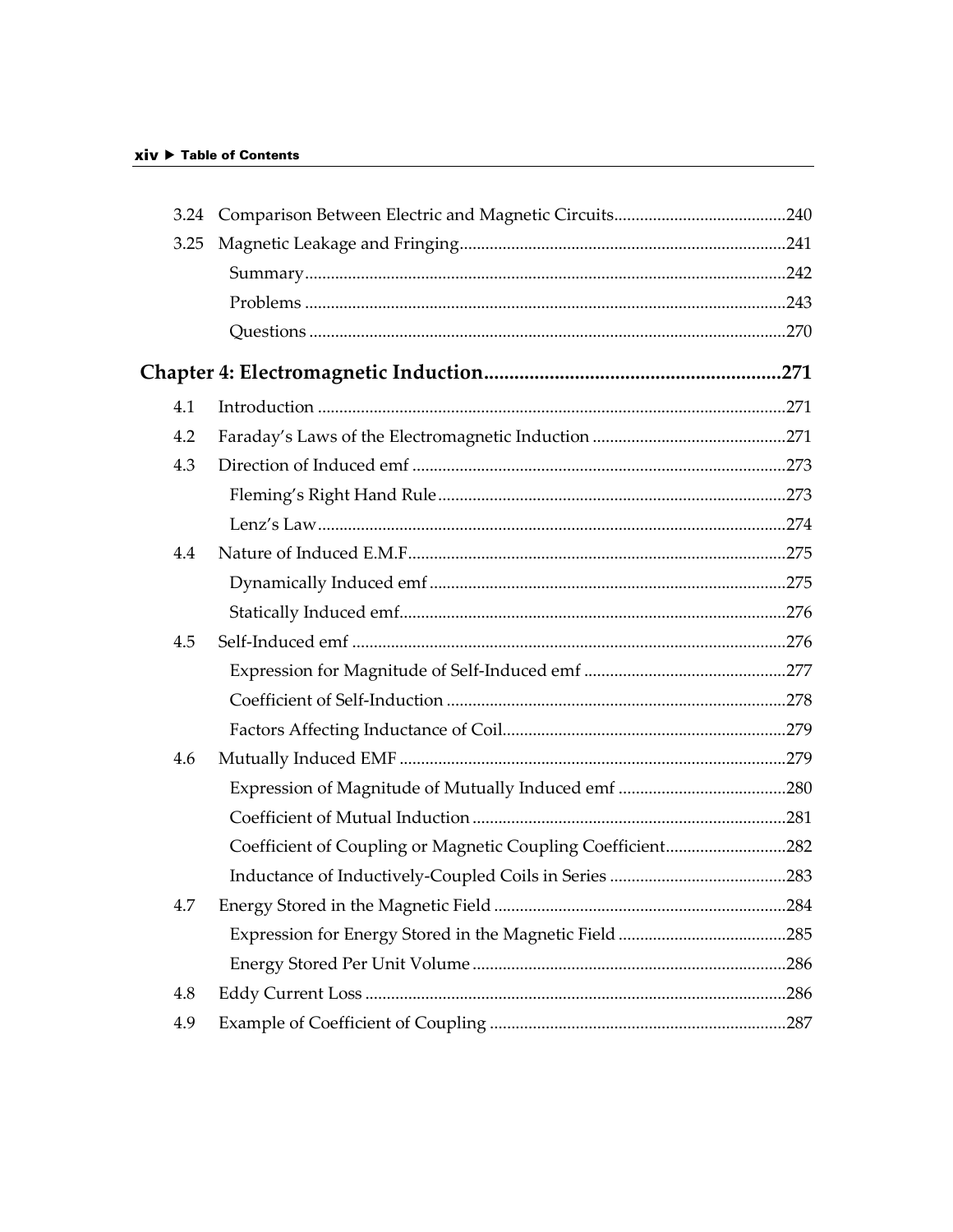|      | Chapter 5: Electrostatics ………………………………………………………………………307 |  |
|------|----------------------------------------------------------|--|
| 5.1  |                                                          |  |
| 5.2  |                                                          |  |
| 5.3  |                                                          |  |
| 5.4  |                                                          |  |
| 5.5  |                                                          |  |
| 5.6  |                                                          |  |
| 5.7  |                                                          |  |
| 5.8  |                                                          |  |
| 5.9  |                                                          |  |
| 5.10 |                                                          |  |
| 5.11 |                                                          |  |
| 5.12 |                                                          |  |
| 5.13 |                                                          |  |
|      |                                                          |  |
|      |                                                          |  |
|      |                                                          |  |
|      |                                                          |  |
|      |                                                          |  |
|      |                                                          |  |
| 5.16 |                                                          |  |
| 5.17 |                                                          |  |
| 5.18 |                                                          |  |
| 5.19 |                                                          |  |
| 5.20 |                                                          |  |
|      |                                                          |  |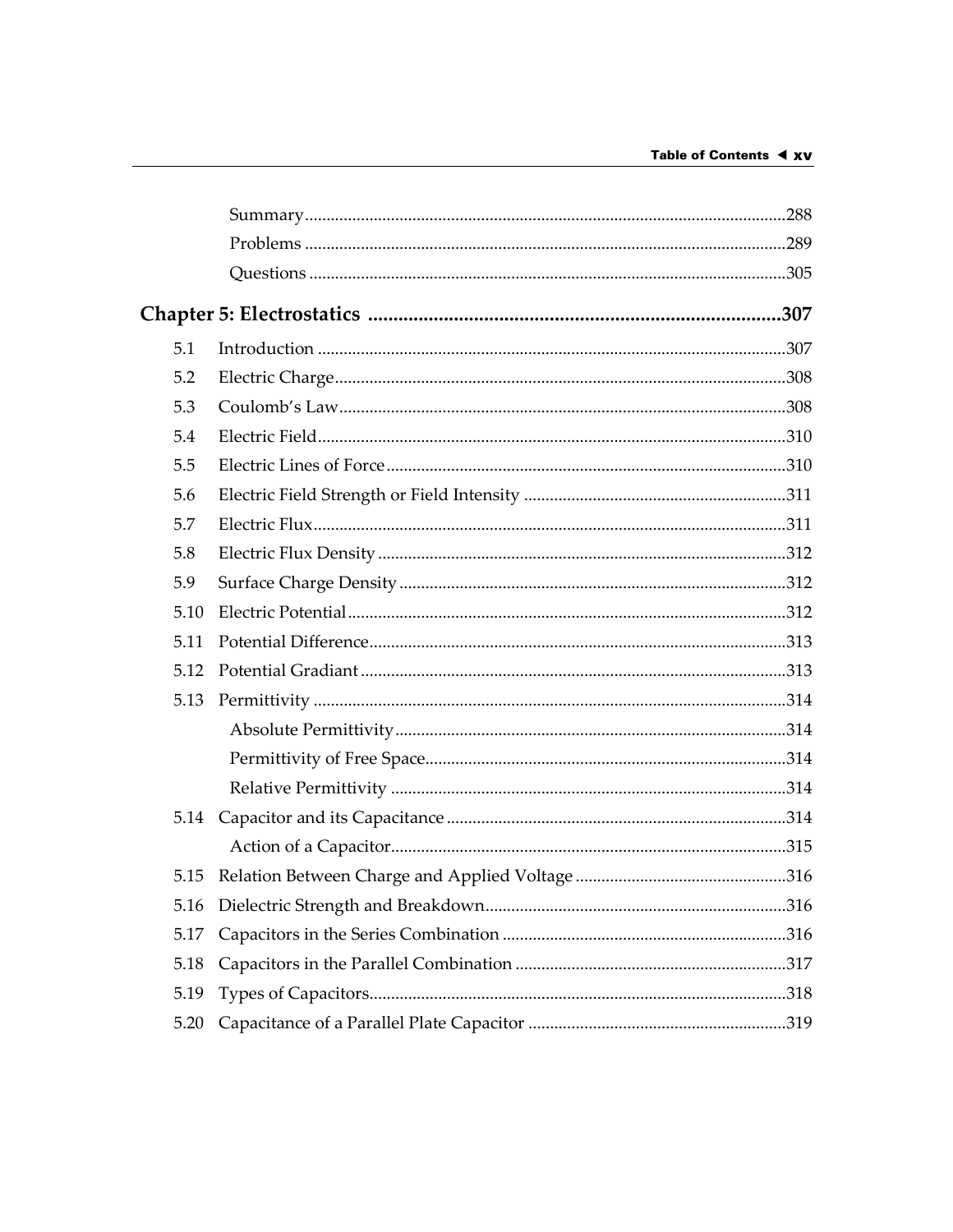## xvi ▶ Table of Contents

|      | 5.21 Capacitance of a Parallel Plate Capacitor with Multiple Plates320 |  |
|------|------------------------------------------------------------------------|--|
| 5.22 |                                                                        |  |
|      |                                                                        |  |
|      |                                                                        |  |
|      |                                                                        |  |
| 5.23 |                                                                        |  |
|      |                                                                        |  |
|      |                                                                        |  |
|      |                                                                        |  |
|      |                                                                        |  |
| 5.25 |                                                                        |  |
|      |                                                                        |  |
|      |                                                                        |  |
|      |                                                                        |  |
|      |                                                                        |  |
|      |                                                                        |  |
|      |                                                                        |  |
|      |                                                                        |  |
| 6.1  |                                                                        |  |
| 6.2  |                                                                        |  |
| 6.3  |                                                                        |  |
| 6.4  |                                                                        |  |
| 6.5  | Root Mean Square (R.M.S) Value of Alternating Quantity 351             |  |
|      |                                                                        |  |
|      |                                                                        |  |
| 6.6  |                                                                        |  |
|      |                                                                        |  |
|      |                                                                        |  |
|      |                                                                        |  |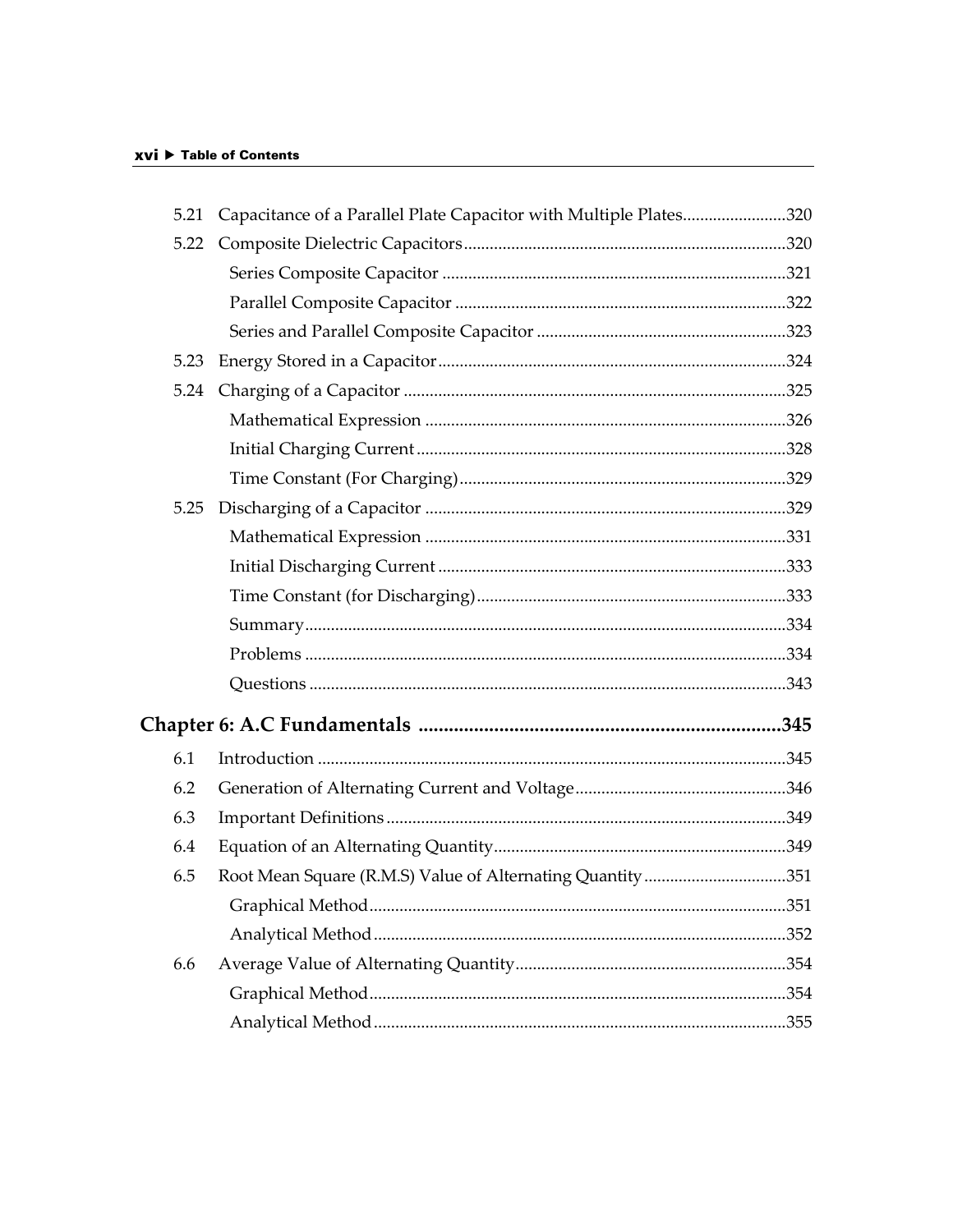| 6.7  |  |
|------|--|
| 6.8  |  |
| 6.9  |  |
| 6.10 |  |
| 6.11 |  |
| 6.12 |  |
| 6.13 |  |
|      |  |
|      |  |
| 6.14 |  |
| 6.15 |  |
| 6.16 |  |
| 6.17 |  |
| 6.18 |  |
|      |  |
|      |  |
|      |  |
|      |  |
| 7.1  |  |
| 7.2  |  |
|      |  |
| 7.3  |  |
|      |  |
|      |  |
| 7.4  |  |
|      |  |
|      |  |
| 7.5  |  |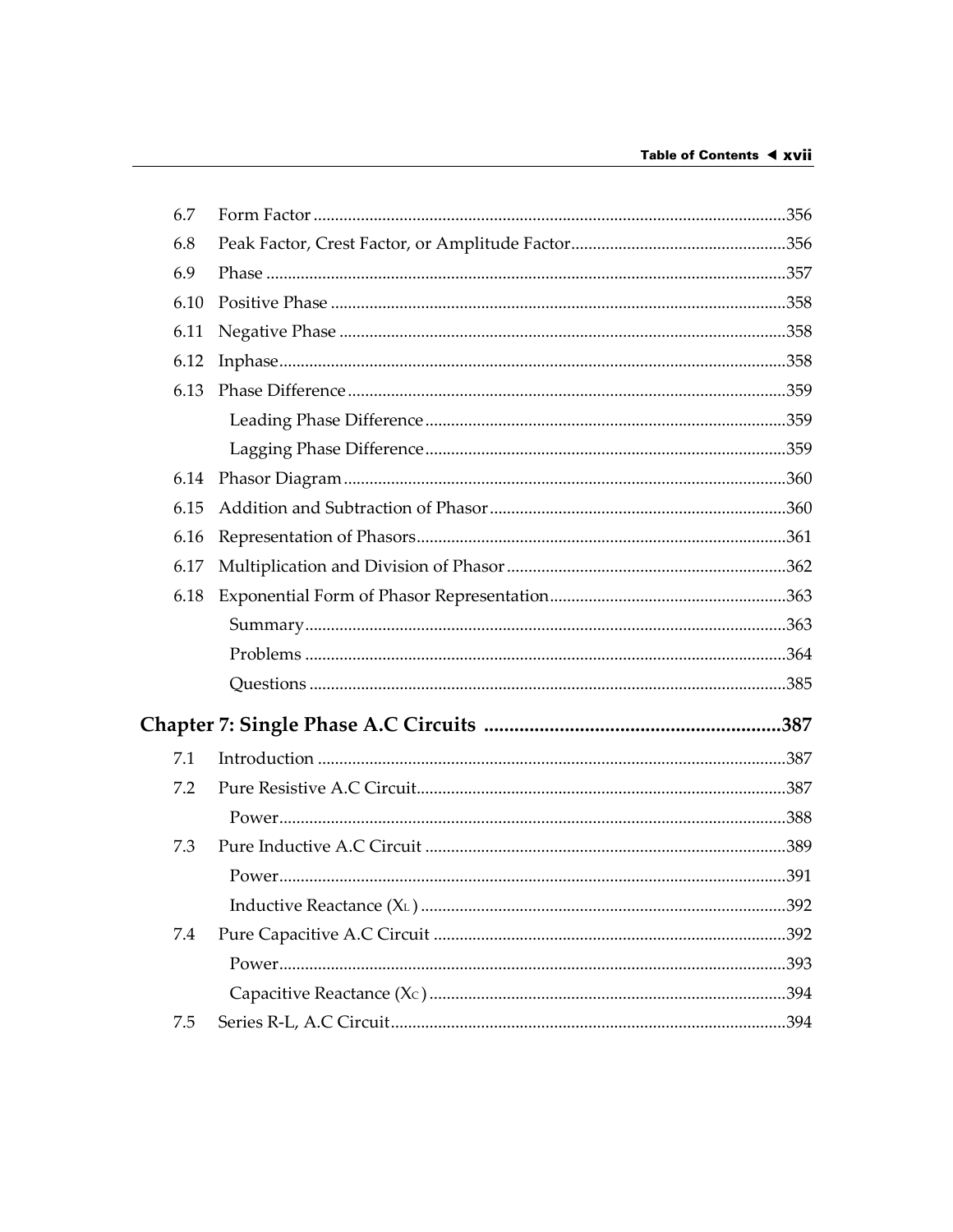| 7.6  |                                                          |     |
|------|----------------------------------------------------------|-----|
|      |                                                          |     |
|      |                                                          |     |
|      |                                                          |     |
| 7.7  |                                                          |     |
|      |                                                          |     |
|      |                                                          |     |
|      |                                                          |     |
|      |                                                          |     |
|      |                                                          |     |
|      |                                                          |     |
|      |                                                          |     |
|      |                                                          |     |
|      |                                                          |     |
|      |                                                          |     |
| 7.8  |                                                          |     |
|      |                                                          |     |
|      | Expression for Resonant Frequency in Parallel Circuit411 |     |
| 7.9  |                                                          |     |
| 7.10 |                                                          |     |
|      |                                                          | 413 |
| 7.11 |                                                          |     |
| 7.12 |                                                          |     |
|      |                                                          |     |
|      |                                                          |     |
|      |                                                          |     |
|      |                                                          |     |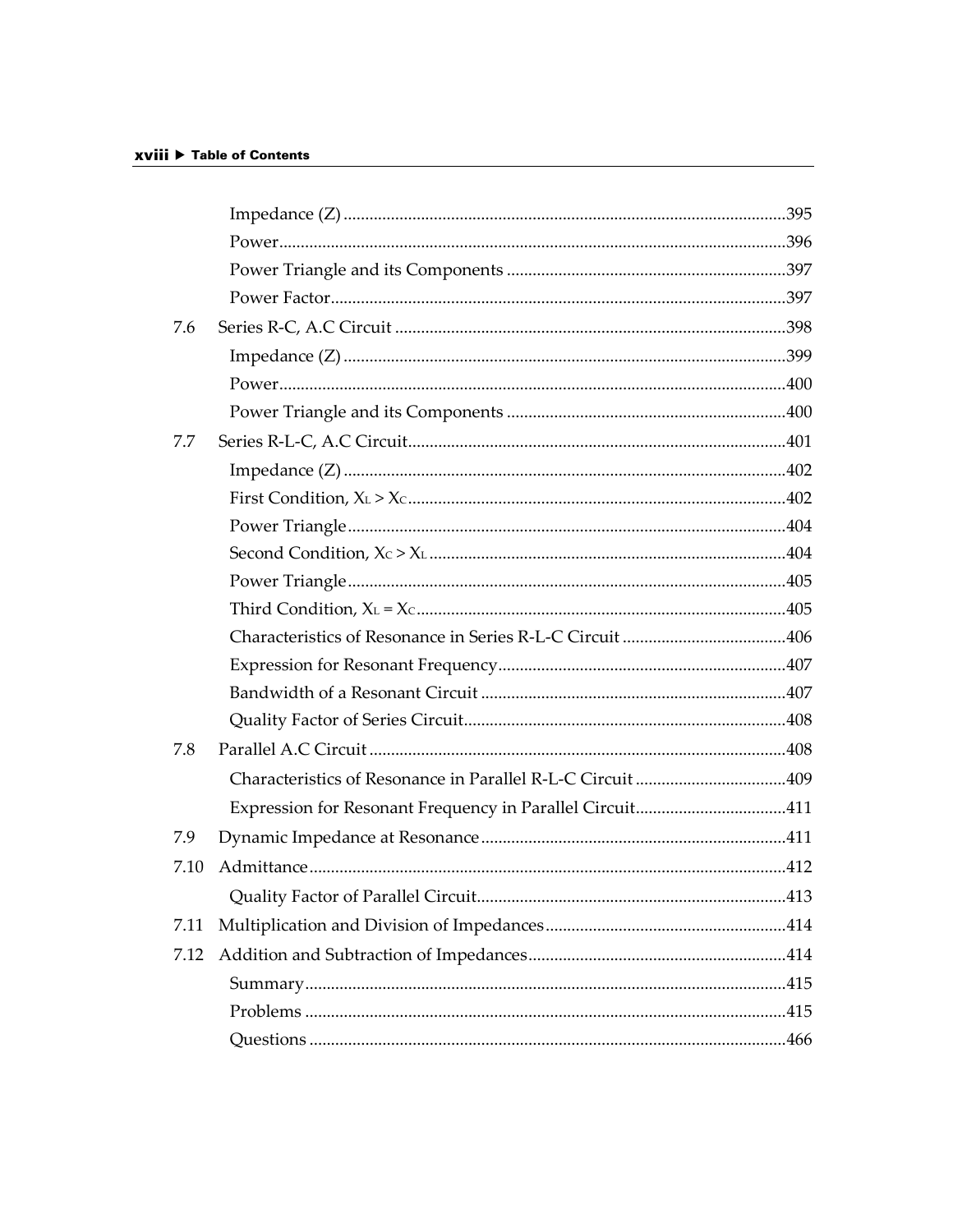| 8.1 |                                                                    |  |
|-----|--------------------------------------------------------------------|--|
| 8.2 | Advantages of Polyphase (Three-Phase) over Single-Phase System 467 |  |
| 8.3 |                                                                    |  |
|     |                                                                    |  |
|     |                                                                    |  |
|     |                                                                    |  |
| 8.4 |                                                                    |  |
|     |                                                                    |  |
|     |                                                                    |  |
|     |                                                                    |  |
|     |                                                                    |  |
|     |                                                                    |  |
|     |                                                                    |  |
|     |                                                                    |  |
| 9.1 |                                                                    |  |
| 9.2 |                                                                    |  |
| 9.3 |                                                                    |  |
| 9.4 |                                                                    |  |
| 9.5 |                                                                    |  |
|     |                                                                    |  |
|     |                                                                    |  |
| 9.6 |                                                                    |  |
|     |                                                                    |  |
|     |                                                                    |  |
| 9.7 |                                                                    |  |
| 9.8 |                                                                    |  |
| 9.9 |                                                                    |  |